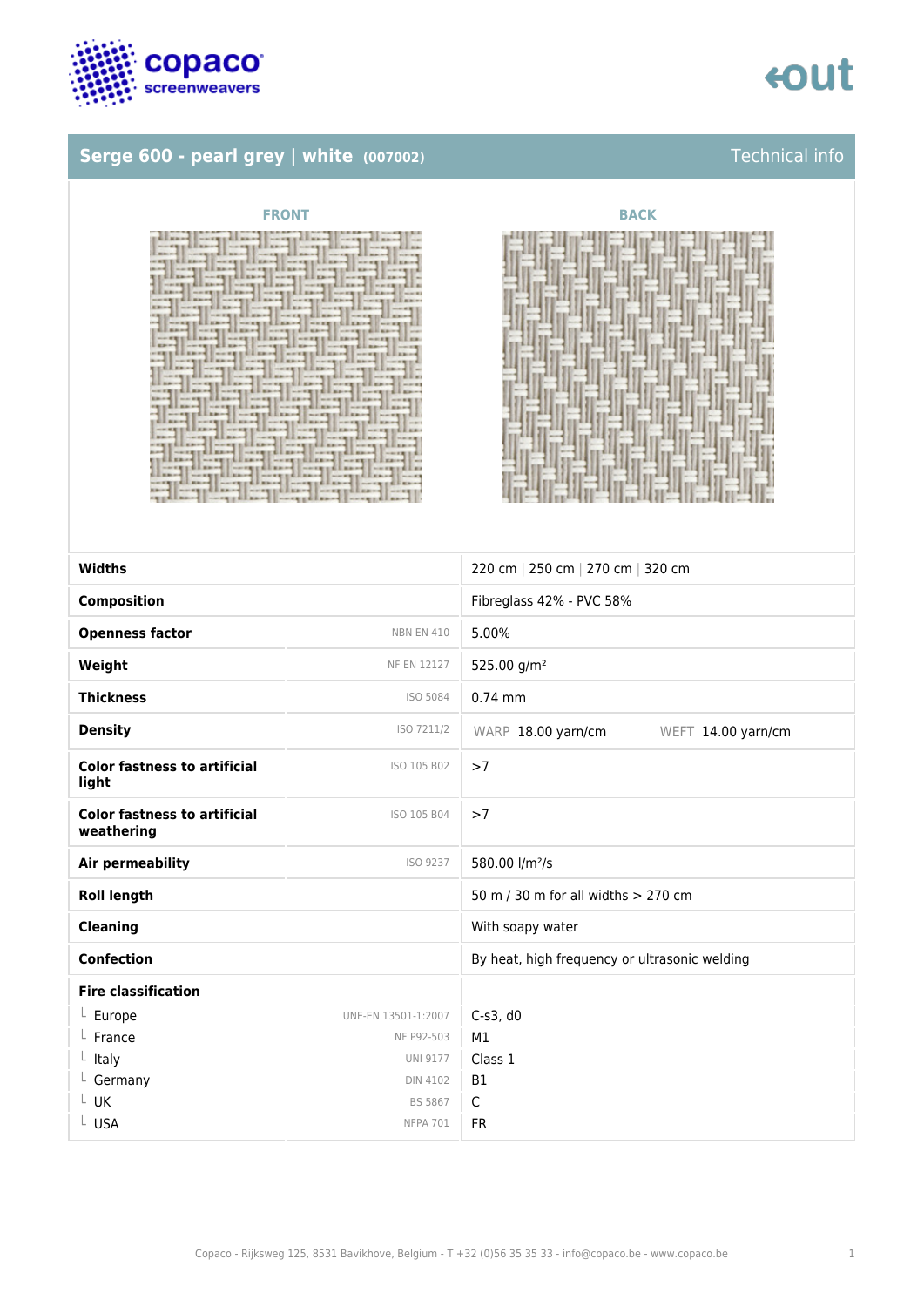

## tout

## **Serge 600 - pearl grey | white (007002)** Technical info

| Tear strength<br>ISO 4674-1 methode 2                  |                                            |
|--------------------------------------------------------|--------------------------------------------|
| $L$ Original                                           | WARP 8.50 daN<br>WEFT 7.50 daN             |
| $\perp$ After climatic chamber -30°C                   | WARP 7.80 daN<br>WEFT 7.50 daN             |
| $\perp$ After climatic chamber +70°C                   | WARP 8.20 daN<br>WEFT 7.20 daN             |
| <b>Elongation up to break</b><br>ISO 1421              |                                            |
| $L$ Original                                           | <b>WARP 3.10 %</b><br><b>WEFT 2.75 %</b>   |
| $L$ After color fastness to artificial light           | <b>WARP 4.00 %</b><br><b>WEFT 2.90 %</b>   |
| $\perp$ After colour fastness to artificial weathering | <b>WARP 3.50 %</b><br>WEFT 2.80 %          |
| L After climatic chamber -30°C                         | <b>WARP 3.00 %</b><br>WEFT 2.50 %          |
| $\perp$ After climatic chamber +70°C                   | <b>WARP 2.85 %</b><br><b>WEFT 2.50 %</b>   |
| <b>Breaking strength</b><br>ISO 1421                   |                                            |
| $L$ Original                                           | WARP 260.00 daN/5cm<br>WEFT 225.00 daN/5cm |
| $\perp$ After color fastness to artificial light       | WARP 240.00 daN/5cm<br>WEFT 220.00 daN/5cm |
| $\perp$ After colour fastness to artificial weathering | WARP 240.00 daN/5cm<br>WEFT 225.00 daN/5cm |
| $\perp$ After climatic chamber -30°C                   | WARP 225.00 daN/5cm<br>WEFT 200.00 daN/5cm |
| $\perp$ After climatic chamber +70°C                   | WARP 180.00 daN/5cm<br>WEFT 185.00 daN/5cm |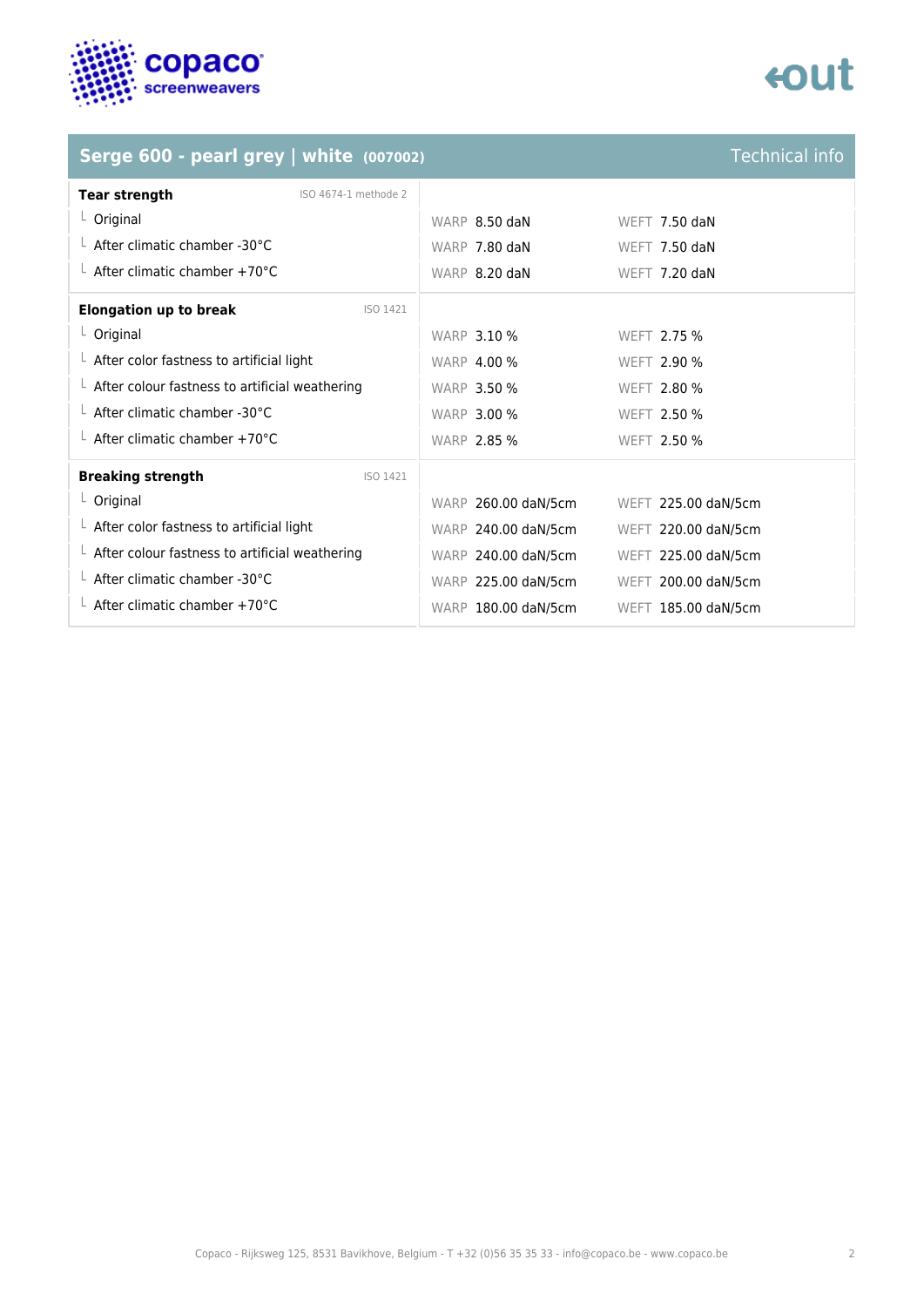

### **Front - Interior** Serge 600 - pearl grey | white (007002)

| <b>Visual properties</b> |  |
|--------------------------|--|
|                          |  |

| Tv = Visual light transmittance | 9.90% |
|---------------------------------|-------|
| Tuv = UV transmittance          | 5.40% |

**As = Solar absorptance** 37.40%

**Rs = Solar reflectance** 50.90%

| Solar energetic properties |
|----------------------------|
| As = Solar absorptance     |
| $Rs = Solar$ reflectance   |

**Ts = Solar transmittance** 11.70%

| Fabric + glazing: G-factor |      |      |      |           |
|----------------------------|------|------|------|-----------|
|                            | G    | Te   | Qi   | <b>SC</b> |
| <b>Glazing A</b>           | 0.43 | 0.10 | 0.33 | 0.51      |
| <b>Glazing B</b>           | 0.44 | 0.09 | 0.35 | 0.58      |
| <b>Glazing C</b>           | 0.40 | 0.07 | 0.34 | 0.69      |
| <b>Glazing D</b>           | 0.26 | 0.04 | 0.22 | 0.82      |

G = Total solar energy transmittance / Te = Direct solar transmittance / Qi = Secondary heat transfer factor / SC = Shading coefficient

| Visual comfort                  |         |                  |
|---------------------------------|---------|------------------|
| Normal solar transmittance      | Class 4 | Very good effect |
| <b>Glare control</b>            | Class 1 | Little effect    |
| <b>Privacy night</b>            | Class 2 | Moderate effect  |
| Visual contact with the outside | Class 1 | Little effect    |
| <b>Daylight utilisation</b>     | Class 1 | Little effect    |

| Thermal comfort G-factor = Total solar energy transmittance |                  |                  |                  |
|-------------------------------------------------------------|------------------|------------------|------------------|
| <b>Glazing A</b>                                            | <b>Glazing B</b> | <b>Glazing C</b> | <b>Glazing D</b> |
| Class 1                                                     | Class 1          | Class 1          | Class 2          |

| Thermal comfort Qi-factor = Secondary heat transfer factor |                  |                  |                  |
|------------------------------------------------------------|------------------|------------------|------------------|
| <b>Glazing A</b>                                           | <b>Glazing B</b> | <b>Glazing C</b> | <b>Glazing D</b> |
| Class 0                                                    | Class 0          | Class 0          | Class 1          |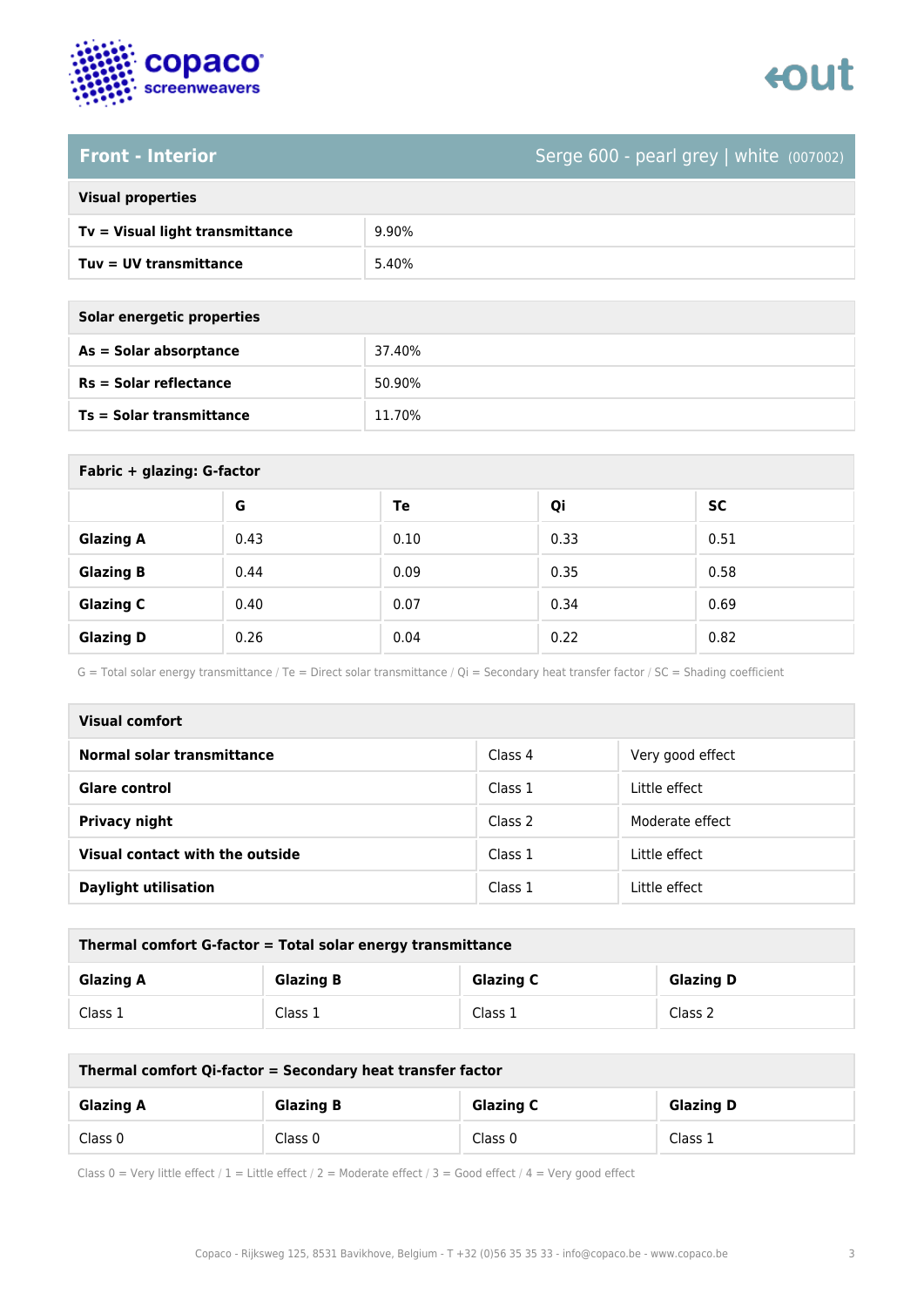

### **Back - Interior** Serge 600 - pearl grey | white (007002)

| <b>Visual properties</b> |  |
|--------------------------|--|
|                          |  |

| Tv = Visual light transmittance | 9.90% |
|---------------------------------|-------|
| Tuv = UV transmittance          | 5.40% |

| Solar energetic properties |  |
|----------------------------|--|
| As = Solar absorptance     |  |

| <b>Sular effected broperties</b> |        |
|----------------------------------|--------|
| As = Solar absorptance           | 41.40% |
| $Rs = Solar$ reflectance         | 46.90% |
| <b>Ts = Solar transmittance</b>  | 11.70% |

| Fabric + glazing: G-factor |      |      |      |           |
|----------------------------|------|------|------|-----------|
|                            | G    | Te   | Qi   | <b>SC</b> |
| <b>Glazing A</b>           | 0.45 | 0.10 | 0.35 | 0.53      |
| <b>Glazing B</b>           | 0.46 | 0.09 | 0.37 | 0.61      |
| <b>Glazing C</b>           | 0.42 | 0.07 | 0.35 | 0.71      |
| <b>Glazing D</b>           | 0.27 | 0.04 | 0.23 | 0.84      |

G = Total solar energy transmittance / Te = Direct solar transmittance / Qi = Secondary heat transfer factor / SC = Shading coefficient

| Visual comfort                  |         |                  |  |  |
|---------------------------------|---------|------------------|--|--|
| Normal solar transmittance      | Class 4 | Very good effect |  |  |
| <b>Glare control</b>            | Class 1 | Little effect    |  |  |
| Privacy night                   | Class 2 | Moderate effect  |  |  |
| Visual contact with the outside | Class 1 | Little effect    |  |  |
| <b>Daylight utilisation</b>     | Class 1 | Little effect    |  |  |

| Thermal comfort G-factor = Total solar energy transmittance                  |         |         |         |  |
|------------------------------------------------------------------------------|---------|---------|---------|--|
| <b>Glazing C</b><br><b>Glazing B</b><br><b>Glazing D</b><br><b>Glazing A</b> |         |         |         |  |
| Class 1                                                                      | Class 1 | Class 1 | Class 2 |  |

| Thermal comfort Qi-factor = Secondary heat transfer factor                   |         |         |         |  |
|------------------------------------------------------------------------------|---------|---------|---------|--|
| <b>Glazing C</b><br><b>Glazing B</b><br><b>Glazing D</b><br><b>Glazing A</b> |         |         |         |  |
| Class 0                                                                      | Class 0 | Class 0 | Class 1 |  |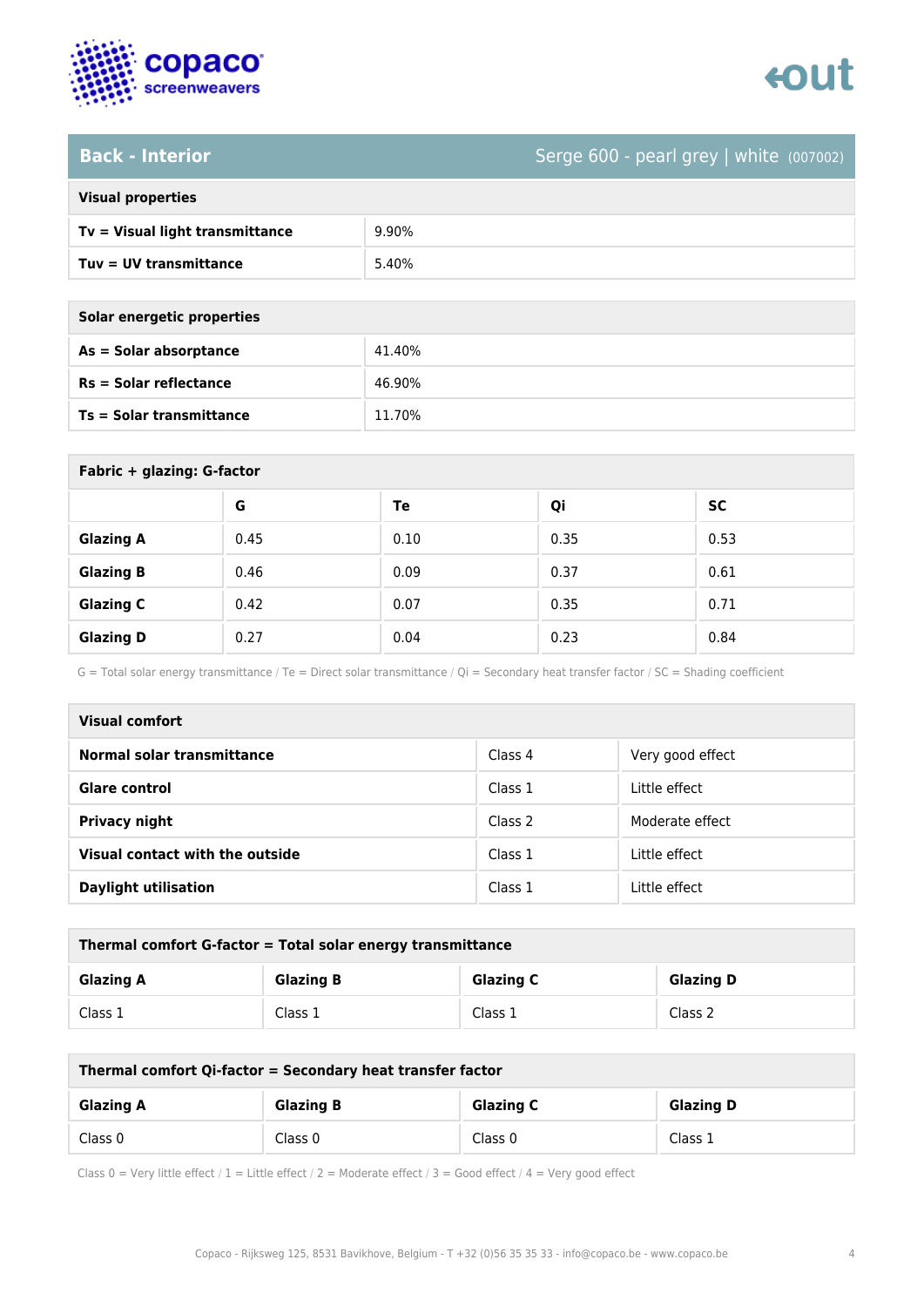

### **Front - Exterior** Serge 600 - pearl grey | white (007002)

| <b>Visual properties</b> |  |  |
|--------------------------|--|--|
|                          |  |  |

| Tv = Visual light transmittance | 9.90% |
|---------------------------------|-------|
| Tuv = UV transmittance          | 5.40% |

**As = Solar absorptance** 37.40%

**Rs = Solar reflectance** 50.90%

| Solar energetic properties |
|----------------------------|
| As = Solar absorptance     |
| $Rs = Solar$ reflectance   |

**Ts = Solar transmittance** 11.70%

| Fabric + glazing: G-factor |      |      |      |           |
|----------------------------|------|------|------|-----------|
|                            | G    | Te   | Qi   | <b>SC</b> |
| <b>Glazing A</b>           | 0.19 | 0.10 | 0.09 | 0.22      |
| <b>Glazing B</b>           | 0.16 | 0.09 | 0.07 | 0.20      |
| <b>Glazing C</b>           | 0.11 | 0.07 | 0.04 | 0.19      |
| <b>Glazing D</b>           | 0.08 | 0.04 | 0.04 | 0.25      |

G = Total solar energy transmittance / Te = Direct solar transmittance / Qi = Secondary heat transfer factor / SC = Shading coefficient

| Thermal comfort G-factor = Total solar energy transmittance                  |         |         |         |  |
|------------------------------------------------------------------------------|---------|---------|---------|--|
| <b>Glazing C</b><br><b>Glazing B</b><br><b>Glazing D</b><br><b>Glazing A</b> |         |         |         |  |
| Class 2                                                                      | Class 2 | Class 3 | Class 4 |  |

| Thermal comfort Qi-factor = Secondary heat transfer factor                   |         |         |         |  |
|------------------------------------------------------------------------------|---------|---------|---------|--|
| <b>Glazing B</b><br><b>Glazing C</b><br><b>Glazing D</b><br><b>Glazing A</b> |         |         |         |  |
| Class 3                                                                      | Class 3 | Class 3 | Class 3 |  |